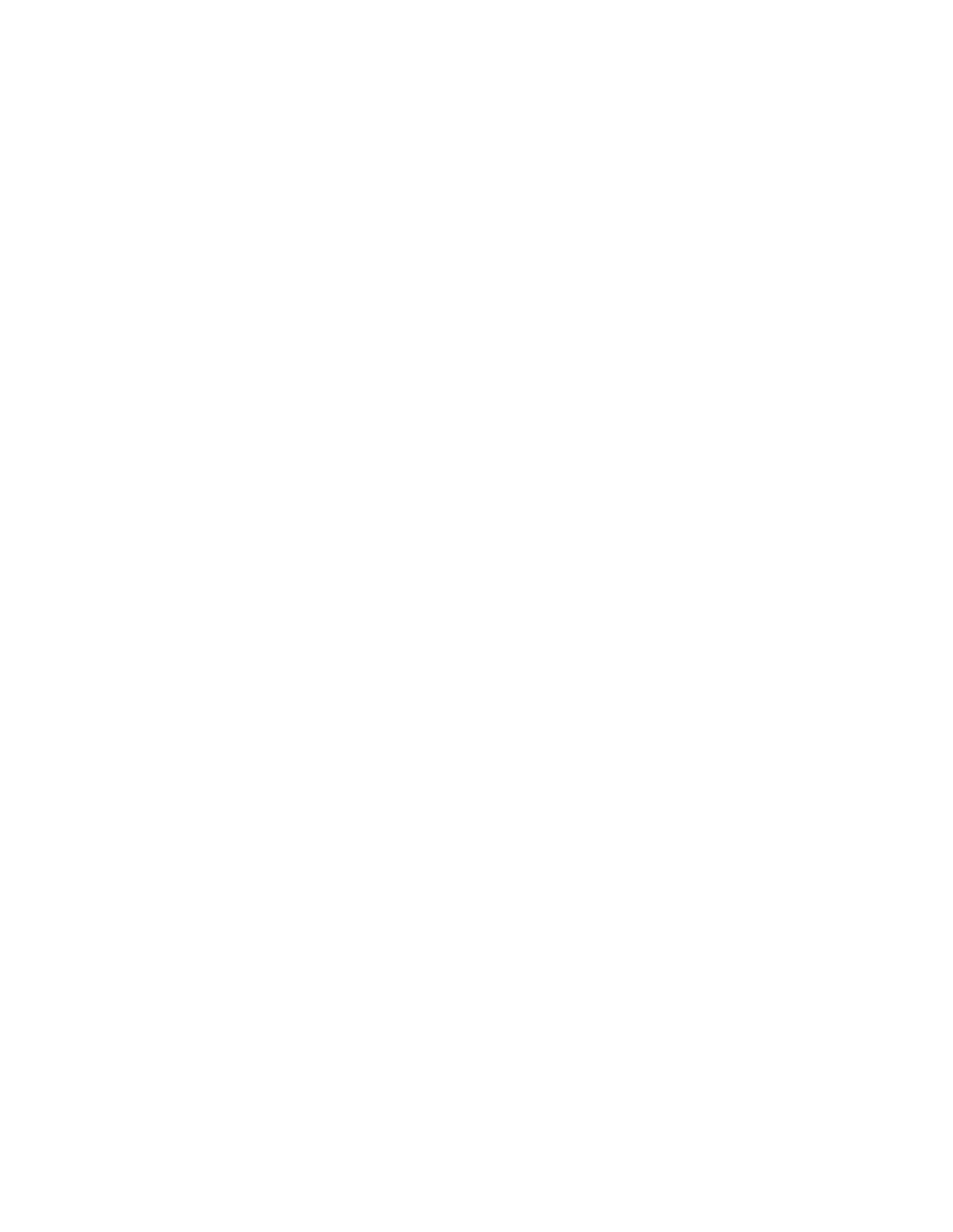OASIS (Organization for the Advancement of Structured Information Standards) is a not-for-profit, international consortium that drives the development, convergence, and adoption of e-business standards. Members themselves set the OASIS technical agenda, using a lightweight, open process expressly designed to promote industry consensus and unite disparate efforts. The consortium produces open standards for Web services, security, e-business, and standardization efforts in the public sector and for application-specific markets. OASIS was founded in 1993. More information can be found on the OASIS website at http://www.oasis-open.org.

The OASIS DITA Adoption Technical Committee members collaborate to provide expertise and resources to educate the marketplace on the value of the DITA OASIS standard. By raising awareness of the benefits offered by DITA, the DITA Adoption Technical Committee expects the demand for, and availability of, DITA conforming products and services to increase, resulting in a greater choice of tools and platforms and an expanded DITA community of users, suppliers, and consultants.

#### **DISCLAIMER: All examples presented in this article were produced using one or more tools chosen at the author's discretion and in no way reflect endorsement of the tools by the OASIS DITA Adoption Technical Committee.**

This white paper was produced and approved by the OASIS DITA Adoption Technical Committee as a Committee Draft. It has not been reviewed and/or approved by the OASIS membership at-large.

### Copyright © 2010 OASIS. All rights reserved.

All capitalized terms in the following text have the meanings assigned to them in the OASIS Intellectual Property Rights Policy (the "OASIS IPR Policy"). The full Policy may be found at the OASIS website. This document and translations of it may be copied and furnished to others, and derivative works that comment on or otherwise explain it or assist in its implementation may be prepared, copied, published, and distributed, in whole or in part, without restriction of any kind, provided that the above copyright notice and this section are included on all such copies and derivative works. However, this document itself may not be modified in any way, including by removing the copyright notice or references to OASIS, except as needed for the purpose of developing any document or deliverable produced by an OASIS Technical Committee (in which case the rules applicable to copyrights, as set forth in the OASIS IPR Policy, must be followed) or as required to translate it into languages other than English. The limited permissions granted above are perpetual and will not be revoked by OASIS or its successors or assigns. This document and the information contained herein is provided on an "AS IS" basis and OASIS DISCLAIMS ALL WARRANTIES, EXPRESS OR IMPLIED, INCLUDING BUT NOT LIMITED TO ANY WARRANTY THAT THE USE OF THE INFORMATION HEREIN WILL NOT INFRINGE ANY OWNERSHIP RIGHTS OR ANY IMPLIED WARRANTIES OF MERCHANTABILITY OR FITNESS FOR A PARTICULAR PURPOSE.

### **Document History**

| <b>Revision</b> | <b>Date</b>                       | Author | <b>Summary</b> |
|-----------------|-----------------------------------|--------|----------------|
|                 | l October 14, 2010   Su-Laine Yeo |        |                |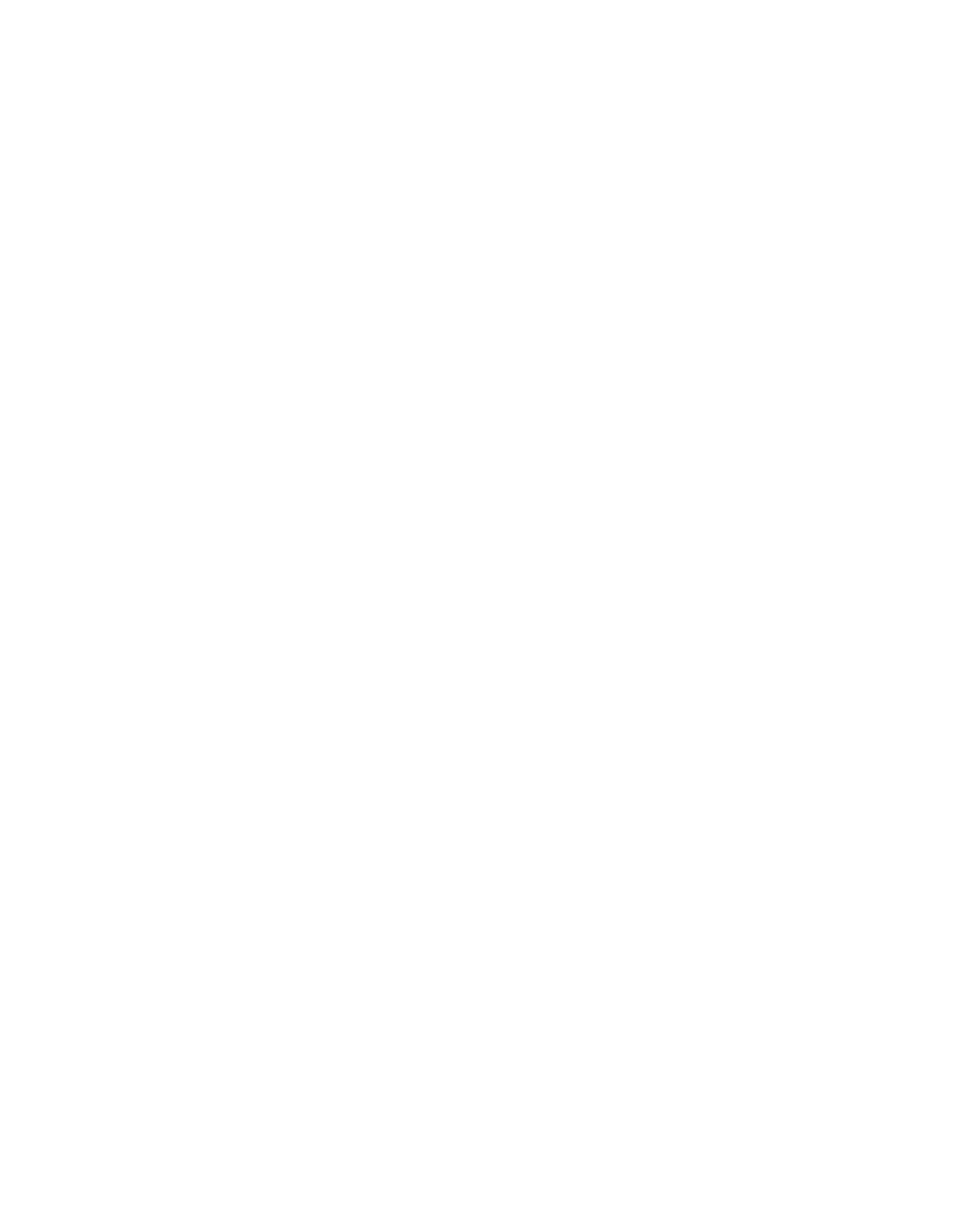### **Table of Contents**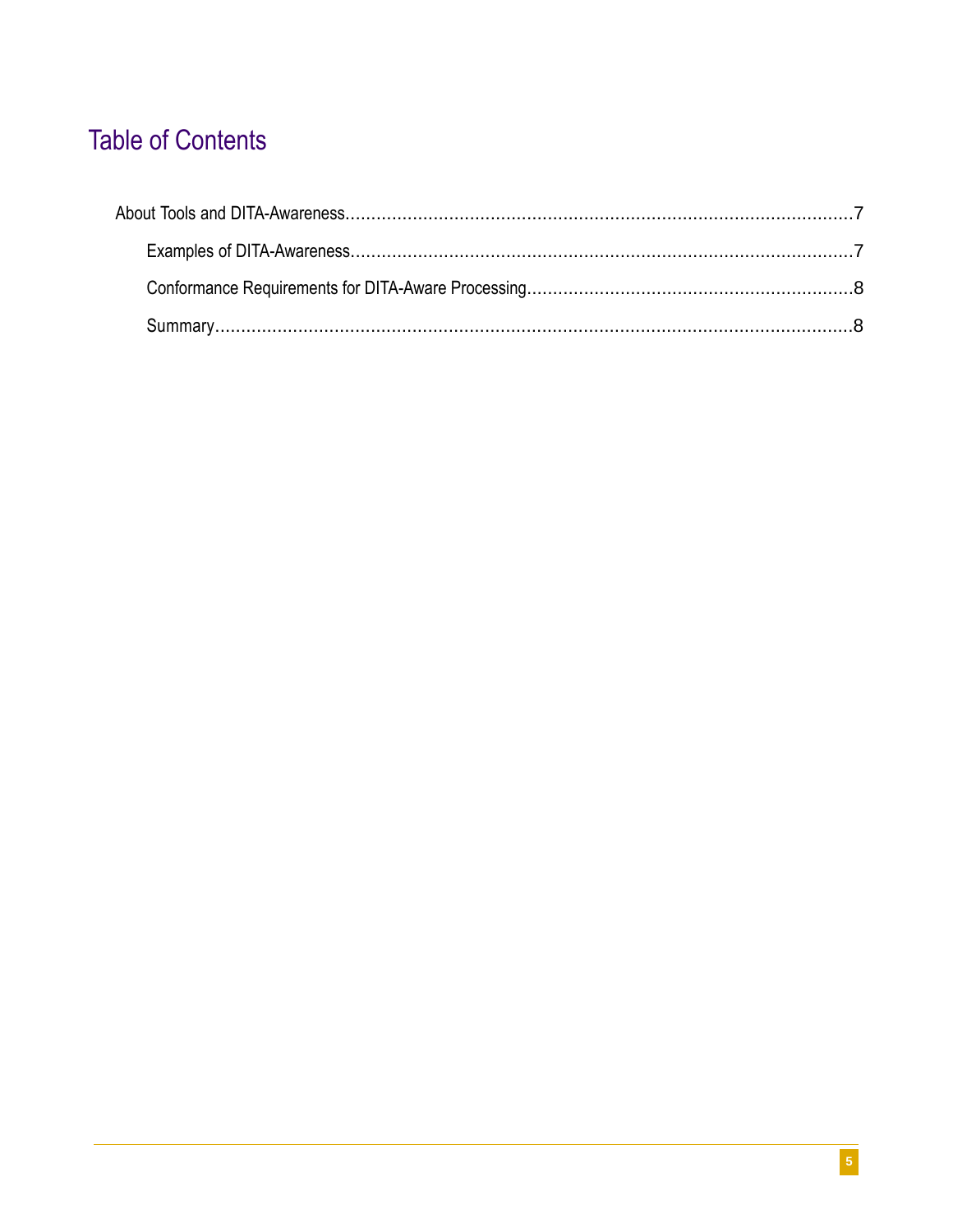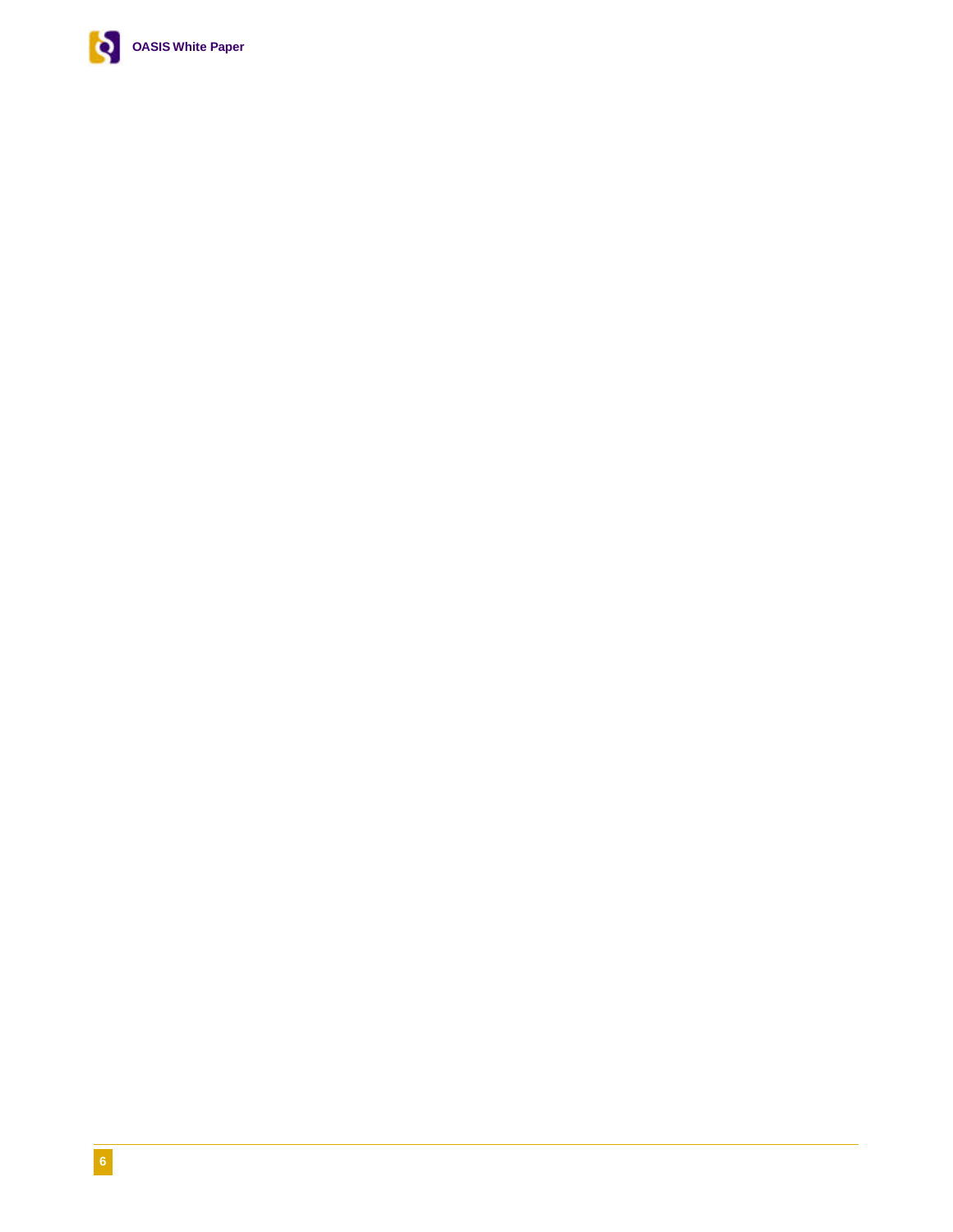### <span id="page-6-0"></span>About Tools and DITA-Awareness

*The DITA Specification explicitly or implicitly prescribes behaviors for "processors" or "tools", and sometimes refers to them as being "DITA-aware" or "specialization-aware." The term "processor" and "tool" are used interchangeably in the specification. This document describes the concepts of DITA-awareness and specialization-awareness, and explains how these concepts apply to processors.*

A **processor** is a tool that transforms content or assists in working with content. For example, the following types of tools are all DITA processors:

- Publishing system: An application that takes as input one or more DITA documents and produces as output final-form renderings of those documents, such as HTML pages, paginated PDF, and compiled online help. Processor behaviors that are prescribed by the DITA specification are most often written with publishing systems in mind.
- Authoring tool: An interactive application that enables the creation and modification of DITA documents.
- Content management or information management system: An application that stores DITA documents and facilitates the management of those documents through a development and/or delivery process.
- <span id="page-6-1"></span>• Source-to-source transformer: An application that takes as input one or more DITA or non-DITA documents and produces as output a different XML document.

### **Examples of DITA-Awareness**

"DITA-awareness" means taking advantage of DITA-specific aspects of documents in order to provide useful functionality, either directly to a human or to another tool or process. Here are some examples of DITA-awareness:

- *Styling content according to element semantics*: A publishing tool could present <step> elements as numbered items in a list, and also style any specializations of <step> elements the same way by default. Many XML publishing tools can be configured to style DITA elements appropriately if they do not do so out-of-the-box.
- *Providing guidance or shortcuts for creating appropriate DITA structures:* An authoring tool could insert related groups of elements for convenience, such as automatically inserting a <cmd> element when a <step> element is inserted.
- *Assembling content according to DITA processing rules:*
	- A publishing system that transforms a DITA map into PDF could collate all the topics referenced by a map into a single PDF file.
	- An authoring tool used for editing DITA topics could resolve <image> elements in a topic, so that the author can see the referenced image file.
	- A source-to-source transformer could transform a topic that has a content reference to an element in another file, into a single file that contains content from the parent topic as well as the referenced content.
- *Using link semantics to present content interactively:*
	- A publishing system that transforms DITA map into HTML could use a relationship table to display a list of links to related topics at the bottom of each topic.
	- A content management system could prompt the user to check out the topics that are referenced by a map file, if the user checks out the map.

Adopters will find some types of behavior that the DITA Specification prescribes to be more important to some types of processors than others. For example, a processor could transform DITA content that contains